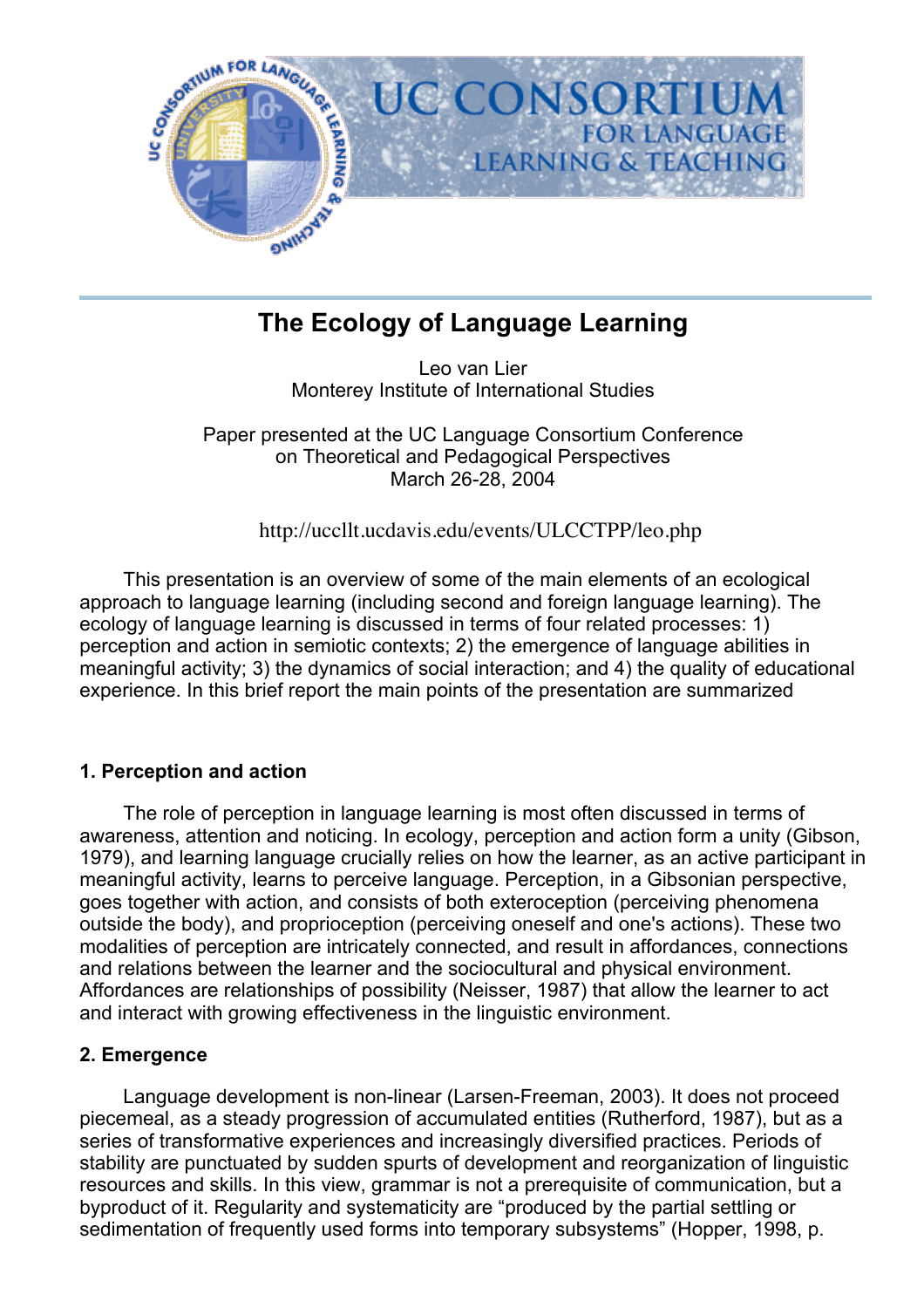158). In language classrooms, meaningful activities judiciously combined with a focus on form (Larsen-Freeman 2003; Thornbury, 2001), will encourage learners to grammaticalize their language use, thus integrating form and meaning in productive ways.

## **3. Social interaction**

We can postulate three basic participant configurations based on the nature of the relationship between the interlocutors:

> a) Primary intersubjectivity: this originates in the face-to-face communication between infant and caregiver in the first months of life, and primarily consists of eye-gaze, vocalization, and rhythmic turn-taking patterns (Trevarthen, 1998).

> b) Secondary intersubjectivity: at about nine months, the infant learns to pay shared attention with an adult to a jointly observed object (Trevarthen, (1998). At that point, dyadic interaction (face-to-face) is transformed into triadic interaction (side-by-side, with both interlocutors focusing on the same object). Secondary intersubjectivity makes the emergence of language relevant, in the first instance by processes of pointing, referring and naming (deictic or indicational processes), later on by descriptive elaboration.

> c) Tertiary intersubjectivity: at around age three, children begin to participate in linguistic practices that address distal temporal and spatial distinctions (including not-here and not-now phenomena), as well as their own and others' mental and emotional states and agency. This stage is characterized by rapid grammaticalization of previous lexical and formulaic utterances(Halliday, 1993).

 Even though second and foreign language learning obviously do not proceed in this sequence, it is worth thinking about these three intersubjectivities as presenting quite different interactional resources and sources of difficulty. For example, communicative approaches have generally assumed a face-to-face context as the canonical one for activity design. However, it may well be that a side-by-side configuration yields more effective opportunities for learning in the early stages. Therefore, activities in which learners work together on *improvable objects* (Bereiter & Scardamalia, 1996; Wells, 1999) may be particularly beneficial. Further, most (if not all) approaches assume that grammaticalization is the natural focus of the L2 learning task, and ignore the other two intersubjectivities: the direct experience and enactment of primary (prosodic, embodied, affective) meanings, and the spatio-temporal, contingent work of situating activity in physical, social and symbolic worlds of discourse).

 Briefly, two further concepts that merit discussion in an interactional context are *scaffolding* and *prolepsis*. These concepts are related to Vygotsky's Zone of Proximal Development (1978), Lave & Wenger's notion of *legitimate peripheral participation* (1991) Rogoff's *apprenticeship, guided participation* and *participatory appropriation* (1995), and Tharp's *instructional conversation* (Viadero, 2004).

# *Scaffolding*

In Bruner's original formulation of the scaffolding process, based on his work on play between mother and infant (particularly the 'peekaboo' game), the concept was described as follows:

> *The game consists of an initial contact, the establishment of joint attention, disappearance, reappearance, and acknowledgement of renewed contact. These obligatory features or the "syntax" of the game occur together with optional features, such as vocalizations to sustain the infant's interest, responses to the infant's attempts to uncover the mother's face, etc. These "non-rule bound" parts*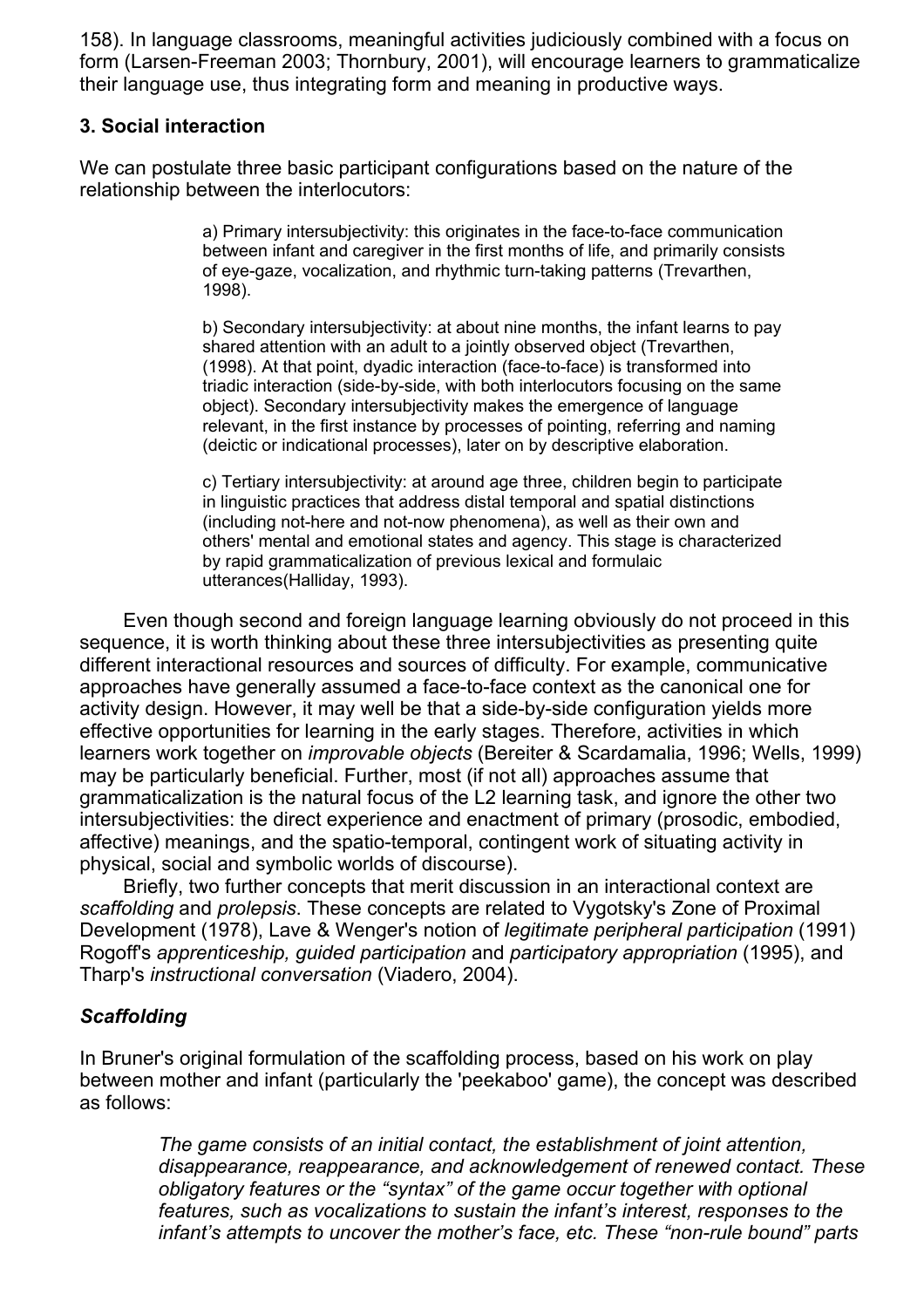*of the game are an instance of the mother providing a "scaffold" for the child (Bruner & Sherwood,1975, p. 280).*

The key element to note here that scaffolding occurs not in the predictable, recurring structure of activities, but in the unpredictable, novel behaviors of learners. In subsequent years scaffolding has often come to be associated more with the structuring of activities than with the contingent actions of learner and interlocutor. In the spirit of Bruner's original conception, it may be preferable to locate scaffolding in the interaction itself rather than in the preparatory structures. However, there is an argument to be made for following current practice and applying the term scaffolding (more precisely, *pedagogical scaffolding*) both to the prior structuring *and* to the interactional unfolding of learning activities.

 Thus, in my current work (in press) I frame pedagogical scaffolding as occurring along three time scales:

> a) Macro: the design of long-term sequences of work or projects, with recurring tasks-with-variations over a protracted time period;

b) Meso: the design of individual tasks as consisting of a series of steps or activities that occur sequentially or in collaborative construction;

c) Micro: contingent interactional processes of appropriation, stimulation, give-and-take in conversation, collaborative dialogue (Swain, 2000), and so on.

#### *Prolepsis*

 Following Vygotsky, Bakhurst explains that prolepsis occurs when the mind projects its mature psychological capacities onto the earlier stages of its development: We see the higher mental functions in the infant's behaviour even when they are not yet present..... treating children as if they had abilities they do not yet possess is a necessary condition of the development of those abilities (Bakhurst, 1991, p.67). Thus, prolepsis consists of attributing intent before its true onset, and capitalizing on incipient skills and understandings as they show signs of emerging. In this view, prolepsis (along with its companion *analepsis,* or the invoking of past experience in current activity) is the very essence of the micro-process of scaffolding.

#### **4. Quality**

 What does educational quality consist of? Is it the same as standards backed up by accountability, and enforced by test scores? The answer is no. Tackling the ever-elusive and complex notion of quality cannot be accomplished by the three-pronged standardsaccountability-testing approach. Simply put, standards do not equal quality, in the same way that *standard of living* does not equal *quality of life* (Naess, 1989). Quite simply, the quality of education cannot be measured in test scores. To quote a recent commentary in Education Week:

 Schools are largely focused now on test scores and the kind of reporting and consequences associated with the NCLB law. What remains are lots of "drill and kill" approaches to teaching and a blind faith in remediation that promises to suck the last vestiges of joy from the learning process (Thorpe, 2004, p. 48).

 The ecological approach to education asserts that ultimately the quality and the lasting success of education are primarily dependent on the quality of the activities and the interactional opportunities available to learners in the educational environment. Research therefore needs to focus on effective classroom practices in the contexts (diverse and varied) in which they occur. However, there is currently a worrisome trend to equate effective teaching with the application of "research-based" materials. The focus of research is on large-scale randomized and controlled experiments (modeled largely on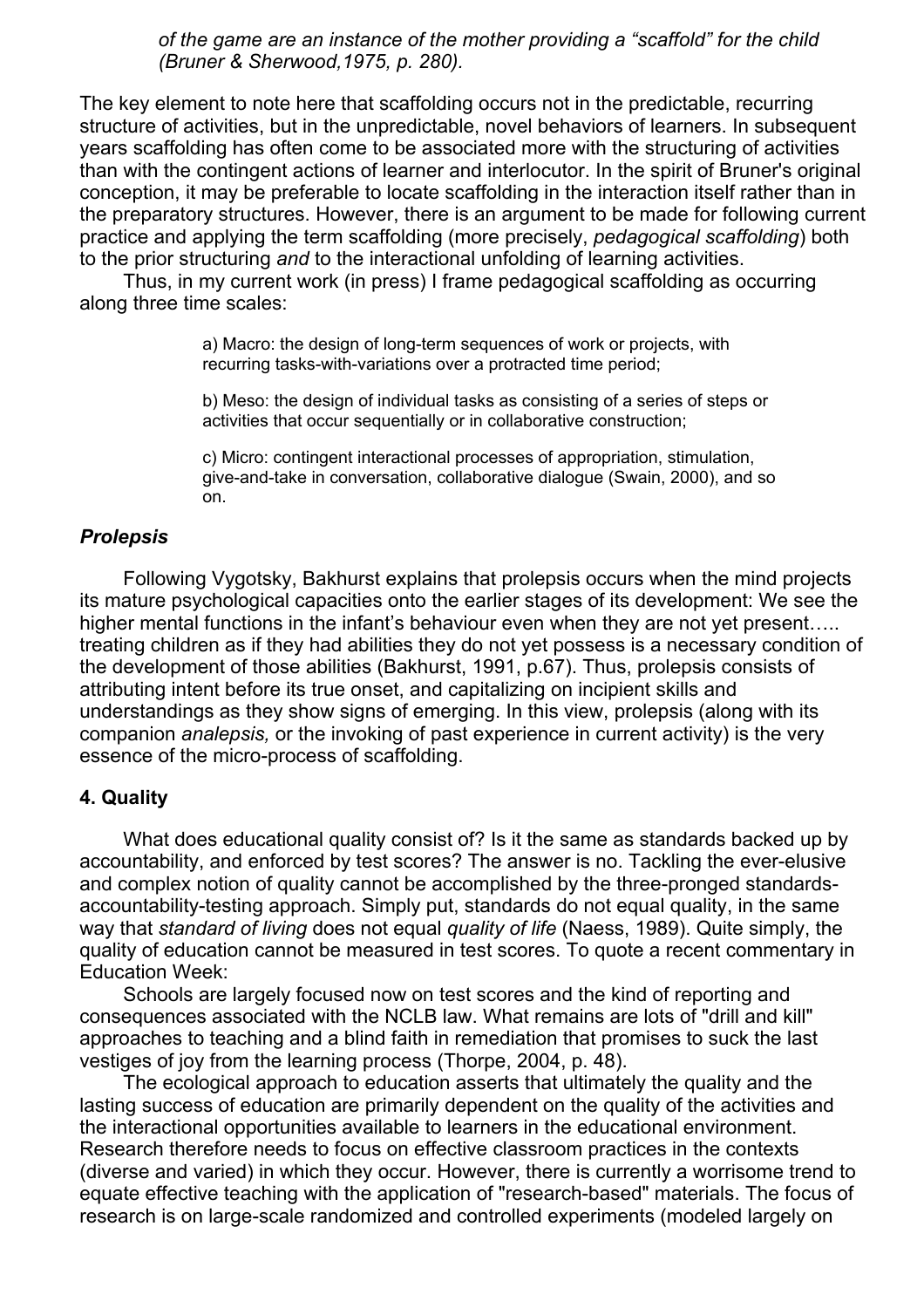medical and pharmaceutical research), that the authorities consider the "gold standard" of educational research. This trend may turn teachers into consumers and subjects of research, rather than active participants and researchers of their own reality, with all the negative consequences that have been well documented over decades of large-scale research.

Stenhouse used to say that "it is not enough that teachers' work should be studied: they need to study it themselves" (1975, p. 1430. Many decades of educational research (e.g., Dunkin & Biddle, 1974) have established quite forcefully that, at the very least,

experimental research must be complemented by interpretive, contextualized research of various kinds (action research, case studies), especially those in which the teacher takes an active role. Even in the case of medicine, a pill that is good for one may have side effects that harm another. In education, the "side effects" of one-sided and imposed policies will be far worse than the "disease" that the "research-based" applications are designed to cure.

 Education is not and should not be the dispensing of materials for the production of test scores. The quality of educational experience is that which the learner remembers long after the test scores are forgotten. It cannot be measured in test scores, but it can be evidenced objectively in terms of diversified perception and action, the ability to cope under stress, increasing control of one's own physical, social and symbolic environment, the establishment of mutually rewarding relationships, and the development of one's talents and interests in a supportive environment (Bronfenbrenner & Ceci, 1994). To paraphrase an economics guru heard on the radio, the fact that you cannot count these things does not mean that they don't count.

## **References**

Bakhurst, D. (1991). *Consciousness and revolution in Soviet philosophy.* Cambridge: Cambridge University Press.

Bereiter, C., & Scardamalia, M. (1996). *Rethinking learning.* In D. Olson & N. Torrance (Eds.), *Handbook of education and human development: New models of learning, teaching and schooling* (pp. 485-513). Cambridge, MA: Basil Blackwell.

Bronfenbrenner, U. & Ceci, S. J. (1994). *Nature-nurture reconceptualized in developmental perspective: A bioecological model.* Psychological Review, 101, 568-586.

Bruner, J.S. & Sherwood, V. (1975). *Peekaboo and the learning of rule structures.* In J.S. Bruner, A. Jolly & K. Sylva (Eds.), Play: Its role in development and evolution (pp. 277-85). Harmondsworth: Penguin Books.

Dunkin, S. & Biddle, B. J. (1974). *The study of teaching.* New York: Holt, Rinehart & Winston.

Gibson, J. J. (1979). *The ecological approach to visual perception.* Mahwah, NJ: Erlbaum.

Halliday, M.A.K. (1993). *Towards a language-based theory of learning.* Linguistics and Education 5, 93-116.

Hopper, P. J. (1998). *Emergent grammar.* In M. Tomasello (Ed.), *The new psychology of language: Cognitive and functional approaches to language structure.* Mahwah, NJ: Erlbaum.